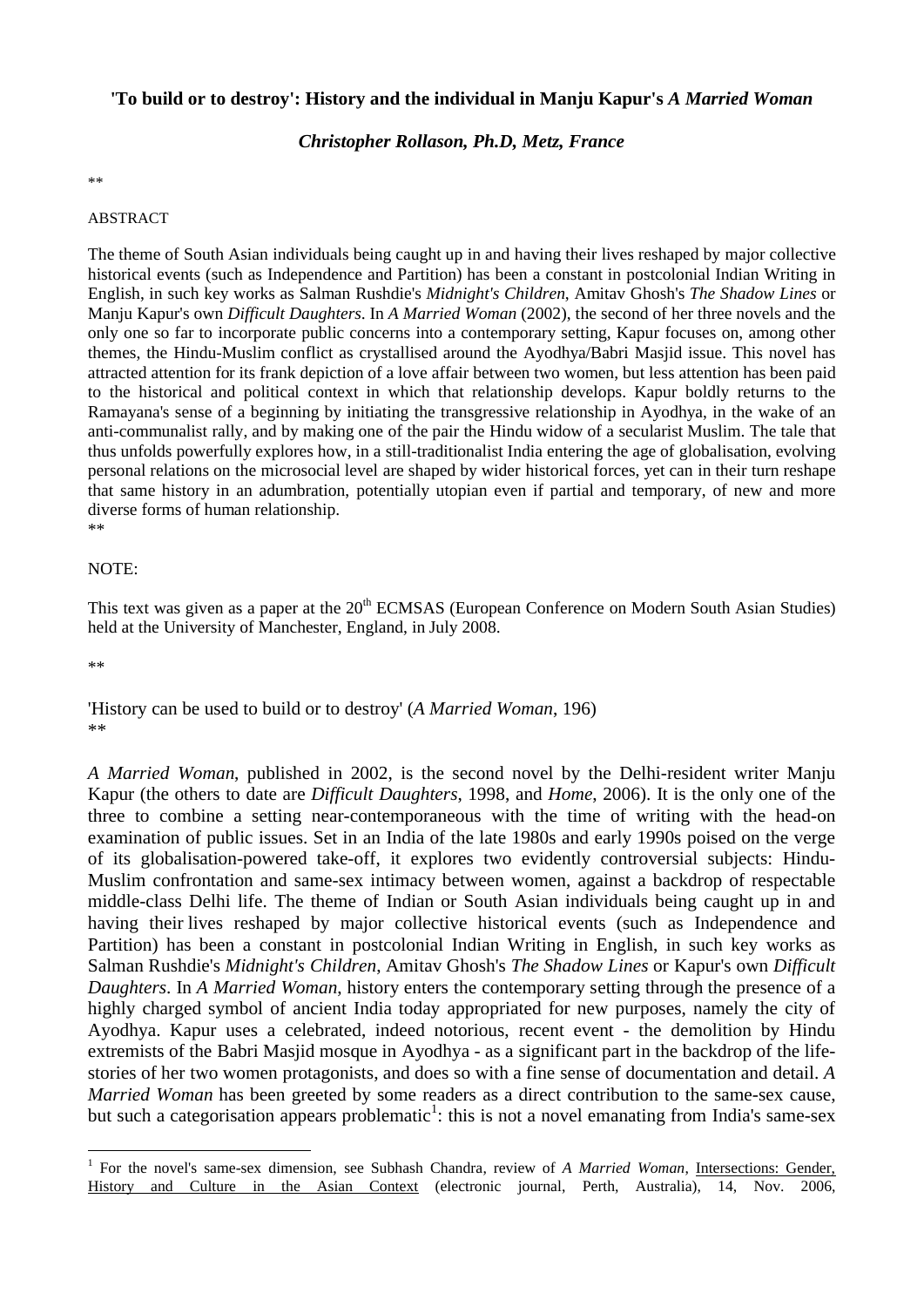community as such, nor is it linked to the recent campaign spearheaded by Vikram Seth to overthrow the legal prohibition, dating from the Raj era, on same-sex intimacy. In addition, the same-sex relationship occupies only the last third of the novel. An alternative reading of *A Married Woman* may be suggested which views Kapur's novel as, inter alia, a dense exploration of the making of history in two different senses: the contemporary appropriation of the artefacts and symbols of the past; and the attempt to forge new kinds of human history here and now, in the construction and exploration of a discourse of modernity that stands in an uneasy relationship to a still-hegemonic tradition.

Astha Vadera, a schoolteacher with an MA in English, lives a comfortable, conventional Delhi Hindu middle-class life, within an arranged marriage with her businessman husband, a self-satisfied materialist who sells South Korean TV sets, and their two children, until she meets Aijaz Khan, a secular Muslim involved in a progressive theatre group. Their nascent friendship is cruelly brought to an end when Aijaz perishes tragically, burnt to death by a Hindu mob in the wake of the Ayodhya dispute. Yet it is, later, in Ayodhya itself that Astha first encounters Pipeelika (Pipee) Khan (née Trivedi), a woman qualified in sociology and economics, who works for a Delhi NGO and who, though raised a Hindu, turns out to be Aijaz's widow, having boldly married him across the religious divide. Against all social norms, the friendship between the two women develops into a fully intimate same-sex relationship, clandestine but deeply intense. The relationship reaches its highest point when Astha and Pipee visit South India together, but finally it breaks up with Pipee leaving for a doctorate in the US and Astha left with no option but to return full-time to her marriage.

In Kapur's novel, the personal histories of the two women unfold in the larger context of a changing India and the rival interpretations placed today on key elements of the country's history. Here, Kapur places herself in the ranks of those contemporary writers who have interrogated reductive and communalist views of Indian history, as in Salman Rushdie's satire on Bal Thackeray in *The Moor's Last Sigh* or Githa Hariharan's exploration of Hindutva tendencies on Indian campuses in her *In Times of Siege.* If Rushdie sees Hindu sectarianism as negating Bombay's long tradition of pluralism and Hariharan explores ideologically motivated re-readings of ancient south Indian history, Kapur boldly takes on no less a subject of historical and political controversy than Ayodhya and the Babri Masjid issue.

Ayodhya<sup>2</sup> (or Awad, or Oudh)<sup>3</sup> is, today, a small city of some 50,000 inhabitants, located some 550 km from Delhi on the banks of the Gogra (or Sarayu) river in Uttar Pradesh state. It is also, of course, much more than that, as a city with major symbolic resonance as both a mythical space of the Hindu cultural heritage and a very contemporary post-Independence trouble-spot. In the *Ramayana*, Ayodhya is Rama's birthplace, the city where he should have been made regent but from which he is expelled to the forest, and to which he returns in triumph having won Sita back

1

 $\langle$ http://wwwsshe.murdoch.edu.au/intersections/issue14/chandra\_review.htm>, and Ana García-Arroyo, *The Construction of Queer Culture in India: Pioneers and Landmarks*, Barcelona: Ellas Editorial, 2006, 162-164. Chandra, in particular, goes so far as to call *A Married Woman* a 'lesbian narrative' (surely a dubious label to put on it in view of its multiple themes). Chandra also makes comparisons with *Fire*, Deepa Mehta's controversial film on same-sex intimacy between women (though a relevant point of comparison, in view of the character Pipee's status as a Hindu widow, might also be *Water*, the same director's exploration of the plight of widows).

For the history of Ayodhya, see: Henry Yule and A.C. Burrell, *Hobson-Jobson: The Anglo-Indian Dictionary* [1886], Ware, England: Wordsworth Editions, 1996, entry 'Oudh, Oude' (647-648); Louis Frédéric, *Dictionnaire de la Civilisation Indienne*, Paris: Robert Laffont, 1987, entry 'Ayodhya' (145-146); Michael Wood, *The Story of India*, London: BBC Books, 2007, 143-153; Wikipedia entries, 'Ayodhya', http://en.wikipedia.org/wiki/Ayodhya; 'Babri Mosque', http://en.wikipedia.org/wiki/Babri\_Mosque;

<sup>&#</sup>x27;Ram Janmabhoomi', http://en.wikipedia.org/wiki/Ram\_Janmabhoomi. For Ayodhya today, see Mark Tully, *India in Slow Motion*, London: Penguin Viking, 2002, 1-29.<br><sup>3</sup> *Hobson-Jobston*: 'Oudh, Oude (...). Awadh: properly the ancient and holy city of Ayodhya' (647).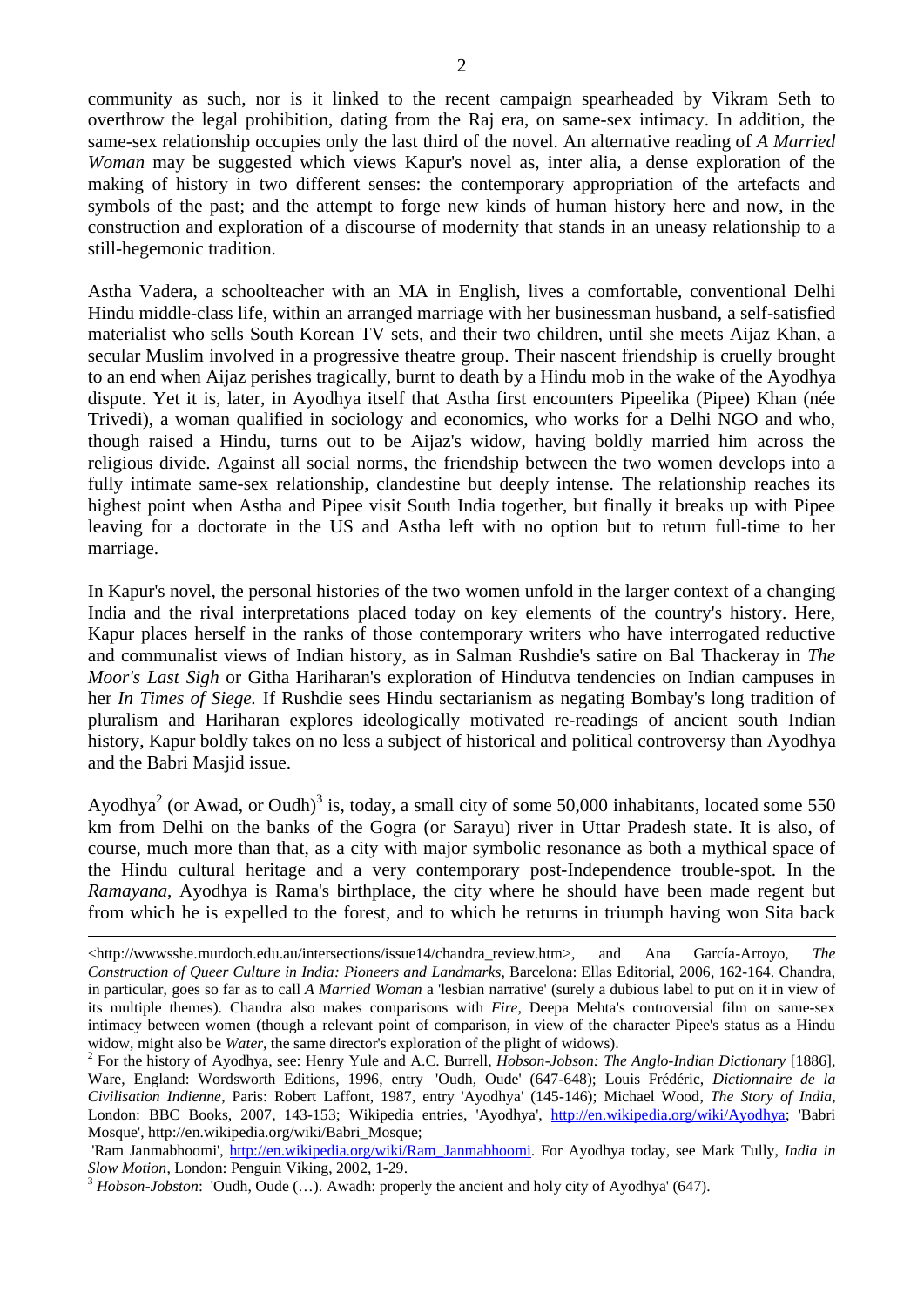from Ravana's clutches, to inaugurate a legendary golden age, the Ram Rajya. It is also in Ayodhya that the sage Valmiki is believed to have composed the original Sanskrit *Ramayana* (and there too, that centuries later, Tulsidas began his celebrated Hindi version). Valmiki's *Ramayana* describes Ayodhya under Dararastha, Rama's father, as an ideal city, an earthly counterpart of the heavenly city of Indra: 'And his town like Indra's city, - tower and dome and turret brave - / Rose in proud and peerless beauty on Sarayu's limpid wave / ... Fathers with their happy households owned their cattle, corn and gold / Galling penury and famine in Ayodhya had no hold<sup>14</sup>. After Rama returns as king, in triumph with Sita, from his fourteen-year exile, the city becomes even more of a utopia as the Ram Rajya begins: 'And 'tis told by ancient sages, during Rama's happy reign, / Death untimely, dire diseases, came not to his subject men, / .. Rains descended in their season, never came the blighting pale, / Rich in crop and rich in pasture was each soft and smiling vale<sup>5</sup>.

In the fifth century CE, under the Gupta dynasty, what is present-day Ayodhya (previously called Saketa) was first officially designated as identical with the mythical city of the *Ramayana*<sup>6</sup>. Saketa had earlier been a major centre of Buddhism: Gautama the Buddha himself is believed to have discoursed there, there are said to have been more than twenty Buddhist temples, and today's Ayodhya is still a sacred city for Buddhists<sup>7</sup>. Under the Guptas and as the dynasty's capital, the renamed city became a major Hindu power centre and locus of symbolism. Around the same time, it became (and remains) a holy city for another religion, Jainism: several Jain Tirthankars are said to have been born there<sup>8</sup>. The city came under Muslim rule in 1194, conquered by Mohammed of Ghor, and acquired a new name, Awad, and, eventually, a highly symbolic Muslim identity, with the construction, in 1528 under the first Mughal emperor, Babur, of the Babri Masjid mosque, named after the ruler himself. The mosque was erected on the Ramkot hill overlooking the city, the site, or so many Hindus claim, of the Ram Janambhoomi, an ancient temple to Rama, which itself had been raised on the exact spot of the birthplace of the seventh incarnation of Vishnu himself<sup>9</sup>. In the eighteenth century the city and surrounding territory became known as Oudh: first, and now effectively independent of the Mughals, under a Muslim Nawab (formal independence was declared in 1819), and then under the British.<sup>10</sup> From 1856 until Independence, Ayodhya was part of the administrative division, under direct British rule, known first as the North-Western Provinces and, from 1902, as the United Provinces of Agra and Oudh. Independence saw Ayodhya become part of the new state of Uttar Pradesh, within the district to which the nextdoor city of Faizabad gives its name.

Ayodhya has been a major place of worship for many religions, not just Hinduism, and it is said that under the British at least up to the 1857 Rebellion, it was common for Hindus and Muslims to worship side by side within the Babri Masjid complex<sup>11</sup>. All in all, the chequered narrative of Saketa-Ayodhya-Awad-Oudh-Ayodhya objectively suggests a heterogeneous and not a monolithic view of history. Nonetheless, Rama's city has been the subject of ideologically motivated appropriations in support of precisely such a monolithic conception. It has been a locus of

1

<sup>4</sup> Valmiki, *The Ramayana*, in Romesh C. Dutt, tr., *The Ramayana and the Mahabharata: Condensed into English Verse*, London: Dent (Everyman's Library), 1910, repr. 1969, 2 (slokas from Book I).

<sup>&</sup>lt;sup>5</sup> Valmiki, tr. Dutt, *The Ramayana*, 145 (slokas from Book VI).

<sup>&</sup>lt;sup>6</sup> Michael Wood, *The Story of India*, 152: 'The first inscriptional evidence for Saketa as the history of legend comes from the year 436'.

See Frédéric, 146.

<sup>&</sup>lt;sup>8</sup> Including the first, Shri Rishabh Dev; the Tirthankars are generally considered as legendary by non-Jains.

<sup>&</sup>lt;sup>9</sup> The tradition identifying the temple with Rama's birthplace appears to be relatively recent: according to the Wikipedia 'Ram Janmabhoomi' article, it is first mentioned in 1788.

<sup>&</sup>lt;sup>10</sup> Of which the capital was Lucknow. Concerning the identity of the names Oudh and Ayodhya, *Hobson-Jobson* quotes Amar Khusra (1289): 'Oudh (Ajudhya) on the banks of the Ghagra'; and for Awad, Ibn Batuta (c. 1335): 'The territoties to the west of the Ganges ... were then governed by 'Ain-ul-Mulk ... and among their chief towns we may name the city of Awad' (647-648).

<sup>&</sup>lt;sup>11</sup> Faizabad District Gazeteer (1905), quoted in Wikipedia 'Babri Mosque' entry.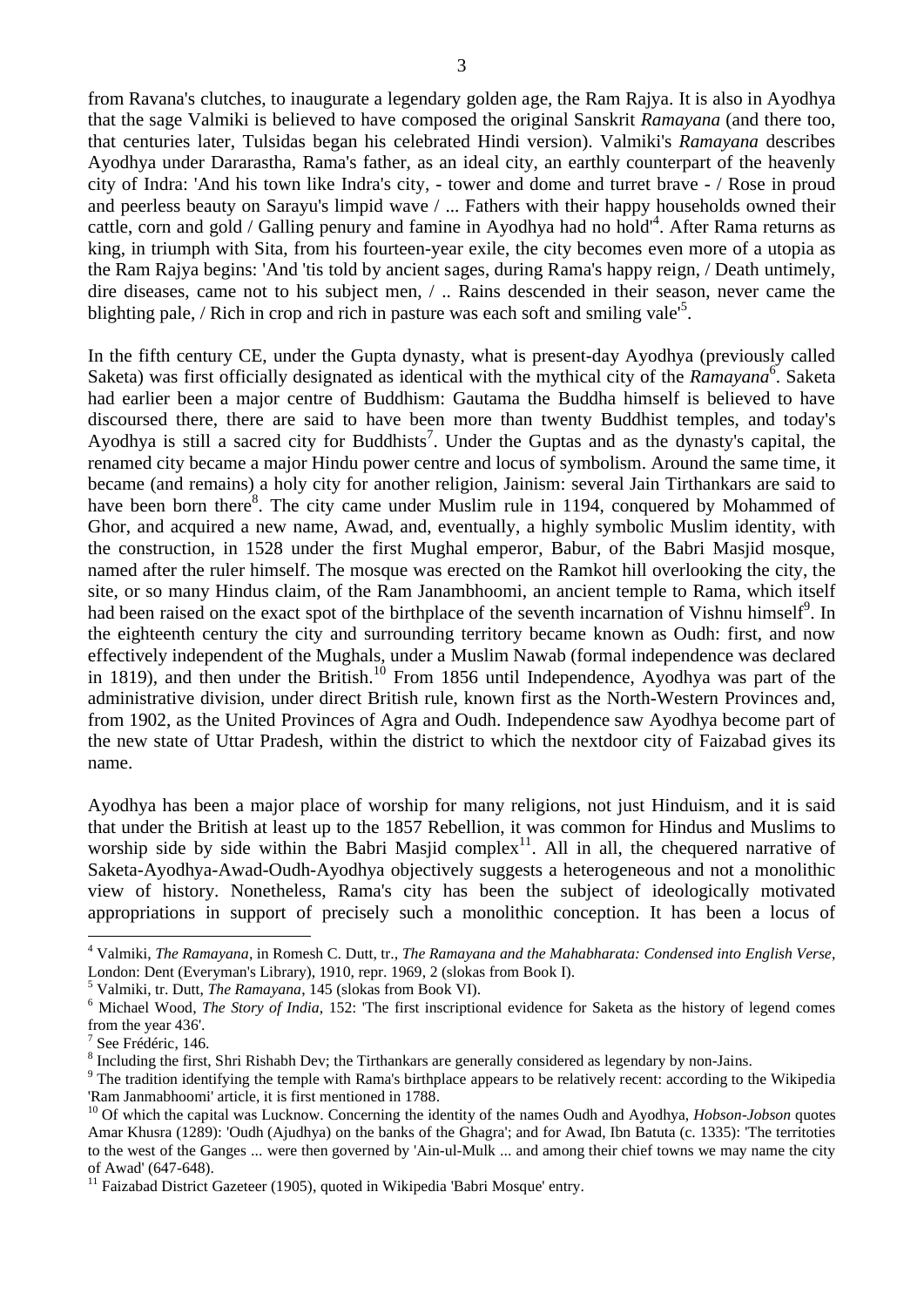communalist readings of history, as in the emblematic case of the mosque's black basalt pillars, claimed by Hindu scholars to be relics of the former temple. Most recently, it has acquired notoriety as the location where, on 6 December 1992, an army of several thousand Hindutva militants (kar sevaks) tore down the Babri Masjid with their bare hands, brick by brick,<sup>12</sup> and where Hindu activists have since tried through the courts, thus far unsuccessfully, to gain authorisation to build a new temple to Rama, on the site which they believe marks the former location of the Ram Janambhoomi.

Ayodhya is thus a signifier of both ancient and contemporary India, of both the coexistence and the antagonism of the Hindu and Muslim faiths. As Michael Wood has recently put it, it is 'the theatre where myth has been translated into modern metaphor<sup>13</sup>. It is a symbol of both beginning and ending: of the beginnings of Indian history through the quasi-historical legend of Rama, and, through its appropriation as an emblem of Hindutva, of a kind of Hindu-Raj 'end of history', an ideologically inspired copy of Rama's Golden Age after whose foundation, presumably, nothing culturally new would ever happen again in a uniformly Hindu India. Here, Ayodhya is perceived as an exemplary city, an iconic space to be exempted from all criticism; indeed, its very name is said to mean in Sanskrit 'impregnable' or 'not to be warred against'14. Nonetheless, objectively the Hindutva Ayodhya is *not* the only Ayodhya: Rama's city is also, across time, a space of multiple identities, Hindu, Buddhist, Jain, Muslim and British<sup>15</sup>, and can thus *also* be seen as a microcosm of an India that is not monolithic but multiple, complex and eluding all one-dimensional definitions. Equally, if for Hindutva Ayodhya is a symbol of an unquestioned and absolute truth, to others the same city appears as an emblem of the provisional, if not subjective, nature of truth: thus, among Kapur's peers both Salman Rushdie and Amitav Ghosh, writing on the Babri Masjid issue, have seen the identification of today's city with Rama's mythical capital as essentially pseudo-historical and ideological. Ghosh argued in 1994 that 'a legendary world-bestriding hero can only be diminished if his birthplace continues to be confined to a circumscribed geographical location<sup>16</sup>; while Rushdie, writing in 2002, went so far as to affirm that 'there's little reason to believe that modern-day Ayodhya stands on the same site as the Ramayana's fabled realm<sup>17</sup>.

In Kapur's novel, Ayodhya as symbolic space is closely linked with a complex and many-sided exploration of the notion of history. Indeed, both *Ayodhya* and *history* are among this novel's keywords. The timespan of *A Married Woman* begins at a moment in the 1980s when the Babri Masjid is still standing; the reader is allowed to visit the mosque with the protagonists; but by the end, it is 1992 and the kar sevaks have reduced it to rubble. History irrupts into the text as a key signifier in the sequences around Aijaz Khan. Aijaz is, indeed, despite his thespian bent, a history lecturer by profession: 'He teaches history, and during the holidays he performs' (103). When his Street Theatre Group is invited to hold a workshop at the secondary school where Astha is a teacher, Aijaz becomes her initiator into Indian history as crystallised around Ayodhya. The workshop is aimed at the school producing a play on, precisely, the history to date of the Babri Masjid / Ram Janambhoomi controversy. Kapur's own view on the issue is clearly the sceptical, secular position also adopted by Rushdie and Ghosh – to quote from the text of *A Married Woman*  itself, 'the protest that it was not possible to really place the exact spot of a man's birthplace so many thousands of years ago' (105). Aijaz, as a secular Muslim, takes a similar line, and it is from a

<u>.</u>

<sup>&</sup>lt;sup>12</sup> Mark Tully gives an eyewitness account of the event in *India in Slow Motion*, 1-3.<br><sup>13</sup> Michael Wood, *The Story of India*, 147.<br><sup>14</sup> Louis Frédéric, *Dictionnaire de la Civilisation Indienne*, entry 'Ayodhya' (145quoted in Wikipedia 'Ram Janmabhoomi' article).

<sup>16</sup> Amitav Ghosh, 'The Fundamentalist Challenge' [lecture, 1994; first published 1995], in *The Imam and the Indian: Prose Pieces*, New Delhi: Ravi Dayal, 2002, 268-286 (280).<br><sup>17</sup> Salman Rushdie, 'The *Baburnama'*, 2002, in *Step Across This Line: Collected Non-Fiction, 1992-2002*, London:

Jonathan Cape, 2002, 188-194 (189).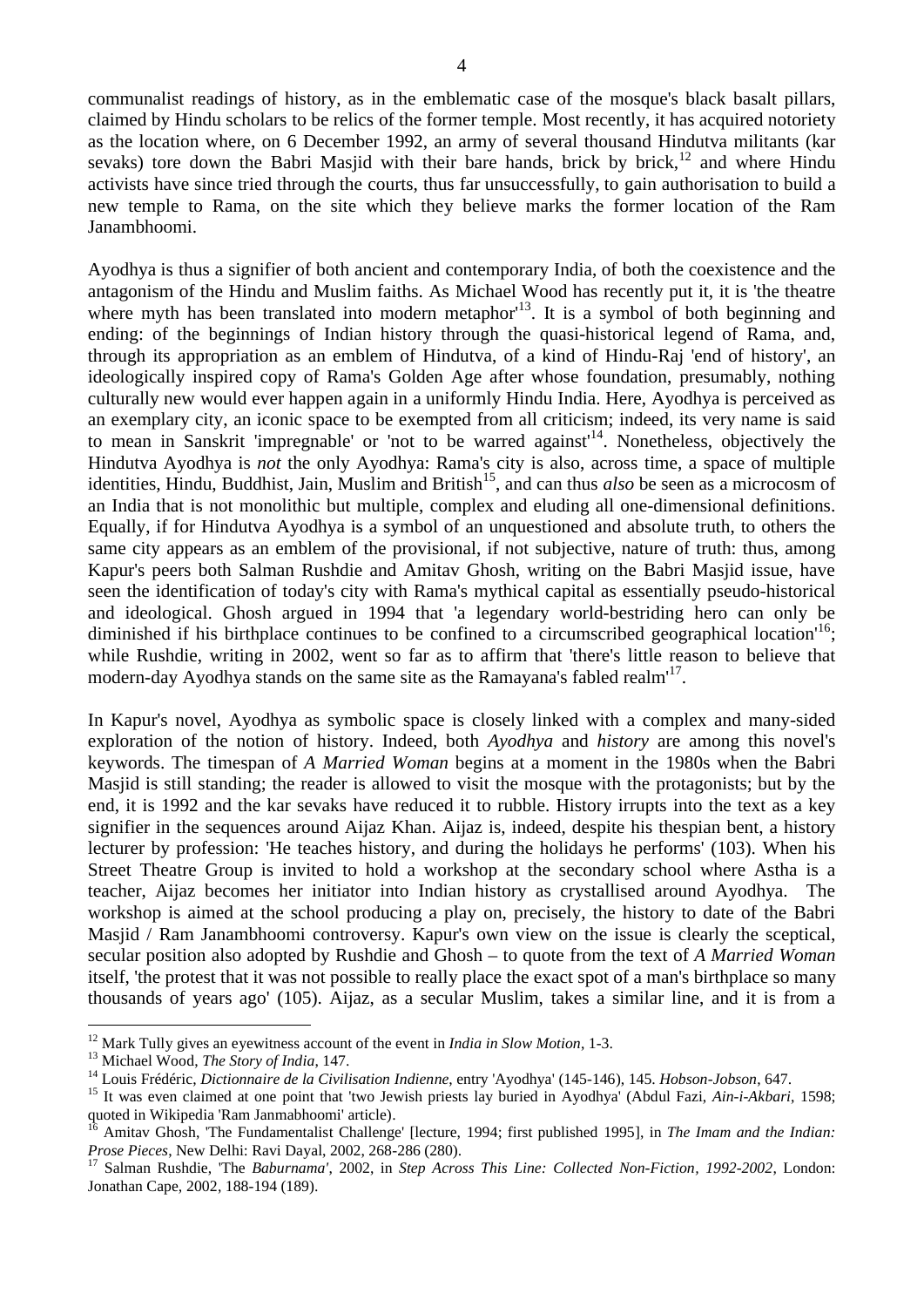neutral, rationalist vantage point that he asks Astha to write the text for the play. To do so, she goes to research the subject at Delhi's India International Centre, 'in the history section' (107), and thus Aijaz takes her on a voyage through history. She stares at a picture of the then still standing Babri Masjid and asks herself: 'How could she effectively present its history, long and tortured, in a manner that was simple without distorting?' (107). Indeed, Aijaz has set Astha a major historian's task: to provide a non-'distorting' perspective on a 'tortured' issue: she takes up the challenge until she feels it is she, not he, who is 'the Babri Masjid expert' (113).

The play goes ahead, under the title *Babri Masjid: Fact, Fiction and You* (115). Astha's son Himanshu, a pupil at the school, in a touch reminiscent of the 'wall' character in Shakespeare's *A Midsummer Night's Dream*, plays the role of the mosque (thus proleptically placing his mother at the heart of the Ayodhya issue). Three days after the performance, the newspaper headlines scream out: 'THEATRE GROUP BURNED ALIVE IN VAN'. Aijaz and his co-actors, performing the same play in a mohalla, have been dragged off the stage by an unspecified band of militants, abducted and burned to death (138-139). History, in its darkest and bloodiest manifestation, has caught up with the history lecturer. In death he becomes a part of the Ayodhya story – as, in life and in surprising fashion, Astha, the married woman, will soon too become.

A newly politicised Astha takes part in a rally in Delhi to protest the killings (for which no-one is ever brought to book), and she becomes an active member of the Sampradayakta Mukti Manch, 'a forum set up in memory of the Street Theatre Group' (147) to fight communalism and defend secularism. In 1989, the Manch decides to hold a rally in Ayodhya itself, to affirm its pluralist view of India past and present, precisely at the time when the Hindu supremacists are turning up the pressure on the Babri Masjid issue and planning to march on Ayodhya, bricks in hand, to restore the fabled temple. History thus brings Astha to Rama's city at a time when the communalists are dreaming of a 'Hindu Restoration' (185) that would mark the end of history – and yet, also, at a time when Ayodhya might seem a space more open to a multiple vision of history than it does today, or even by the end of the novel, for Kapur has her protagonist visit Ayodhya at a moment when the Babri Masjid is, poignantly, still there on the Ramkot.

Here as before in defiance of her husband, who has little time for what he calls her 'rabble-rousing' (212) and if anything sides at least passively with a watered-down Hindutva line, Astha plunges herself into living history by joining the Manch on its strategic visit to Ayodhya. She takes the train from Delhi alone, and boards with her Manch fellows at a guest-house in Faizabad. 'Not far from the banks of the Saryu' (196), across the river from the old town, her secularist group holds its rally. The first speaker is 'a very respected historian' (197), his profession recalling Aijaz, who declares forcibly that 'history can be used to build or to destroy' and that 'there is no evidence ... that Babur ever came to Ayodhya, let alone declared a temple' (196). He is followed by Astha herself, and her own speech places her at history's heart, even as she strives to reshape the whole notion in less ideological and more human terms: 'History cannot be righted easily, but lives are lost easily' (198). Then and suddenly, the narrative takes on a whole new dimension, as there in Rama's city, not at the Babri Masjid but in view of it, Astha's eyes light on 'someone staring at her' (198), an unknown woman whom she will go on to meet in a full-blown Ayodhya epiphany.

That 'someone' is Aijaz's widow Pipee, who is there in Ayodhya to attend the rally, she too having come from Delhi to escort a group of basti women for her NGO. The two talk after the rally and meet the next day to tour Ayodhya's monuments, the Babri Masjid included. In Delhi, they meet again, and the remaining third of the novel centres on the vicissitudes of their relationship, its blossoming, consummation and final slow, painful dissolution. The relationship may of course be read in and for itself as a manifestation of same-sex identity, but the very circumstance that it begins in Ayodhya may also point to a broader reading. Both Astha and Pipee may be best described as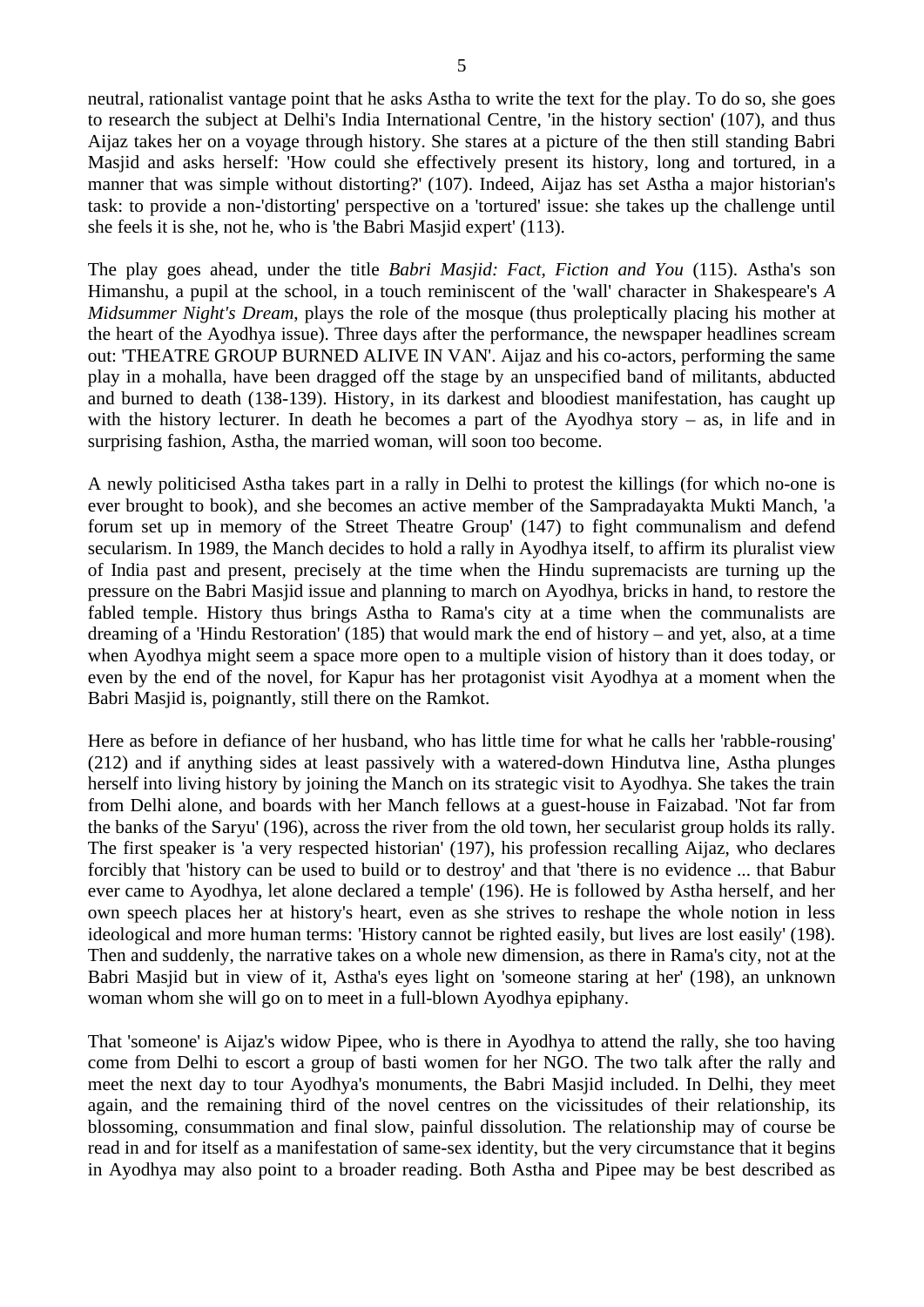bisexual; both have been in love with Aijaz, and with him Pipee has been 'a married woman' quite as much as Astha. Before Aijaz she was involved with a woman, a schoolmate called Samira (presumably also Muslim from her name): Pipee thus shifts partners from female to male and back again. Both women may be seen as adopting de facto a fluid rather than fixed model of sexual and emotive relations that resists categorisation into rigid sexuality-based compartments. This utopian sense of open-endedness is reinforced by Pipee's status as a Hindu widow (albeit to a Muslim) and her total rejection of the norms of withdrawal and internalised guilt that all too often govern Hindu widowhood<sup>18</sup>. The fluidity that characterises the life-story of both women (more successfully in Pipee's case) contrasts with the normative rigidity that marks Astha's husband, the pseudo-modern, eminently traditional Hemant.

If this final part of the novel centres on the two women, at the same time Ayodhya constantly reappears as a leitmotif. Astha continues to inherit Aijaz's mantle of unofficial historian of Ayodhya, asked by the Manch to 'prepare a readable memorandum that would combine historical accuracy with emotional appeal' (215) – a pamphlet entitled *The Testimony of the Black Pillars*, in which she states that 'the black stone pillars ... are not proof that a temple was destroyed'. As she writes, she perceives history as something not fixed but relative: 'she had to go on sifting, sieving, fact from fact, fiction from fiction, and in the end not be sure of anything' (216). When the two women escape briefly to South India, ostensibly to join an anti-communalist yatra, Pipee, she too following in Aijaz's footsteps, organises 'a street play around interpretations of history', using Astha's pamphlet as a source (262). Finally – it is now 1992 - history in its absolutist Hindutva mode catches up on the two women even as the utopia of their relationship starts to fall apart. Abroad on a compulsory holiday with her family, in London Astha watches the BBC and witnesses the build-up to the kar sevaks' onslaught on the Babri Masjid. Back in India, she finds that Pipee had actually gone back to Ayodhya and witnessed the latest goings-on in person – an experience that will become source material for her American Ph.D on 'the politics of commmnalism' (288). The inevitable cannot now be postponed, and as the novel draws to an end and Pipee prepares to leave for the US, Astha picks up the newspaper and reads the headline: 'A NATION'S SHAME: BABRI MASJID DEMOLISHED' (291). All the work, intellectual, cultural and pedagogic, done by Aijaz, Astha and Pipee to fight communalism with secularist and pluralist arguments seems now no more durable than the two women's unsustainable love-relationship; and as Astha resigns herself to losing Pipee, she also has to handle Hemant's post-demolition dismissal of her, his wife, as a 'Muslim lover' (292). Temporarily at least, the monolithic view of history seems in the ascendant, and alternative possibilities, both personal and political, contract and close up.

Nonetheless, alternative ways of seeing remain, and a further interesting element of Kapur's novel is the way that, at least to an extent, it could be read as adumbrating aspects of the two women's story as a kind of scenario for an alternative *Ramayana*. The great narrative that begins in Ayodhya is, of course, indelibly written into the consciousness of virtually all Indians, literate or otherwise, if not through the countless texts in multiple languages, then through the endless stage, cinema and, most recently, TV versions. R.K. Narayan has said, in his introduction to his retelling of the Tamil version by Kamban: 'I am prepared to state that almost every individual ... in India is aware of the story of the Ramayana in some measure or other<sup>119</sup>. Sita, in particular, is traditionally seen as the archetype of the perfect 'married woman': as Romesh C. Dutt puts it, she is 'the ideal of a faithful woman and a devoted wife<sup>'20</sup>. The text of *A Married Woman* includes specific reference not only to Ayodhya but to the epic itself: mention is made of the late 1980s televised version, whose viewing

1

<sup>&</sup>lt;sup>18</sup> As in Deepa Mehta's film *Water* (already mentioned) or in the Telugu-language short story 'Vitantavu' ('Widow') by Chalam (1925); and as actively contested in Raja Rao's *Kanthapura* (1938).

<sup>19</sup> R.K. Narayan, 'Introduction' to *The Ramayana: a Shortened Modern Prose Version of the Indian Epic (Suggested by the Tamil Version of Kamban)*, New Delhi: Penguin India, 1971, ix-xi (ix). <sup>20</sup> Dutt, 'Translator's Epilogue', 155.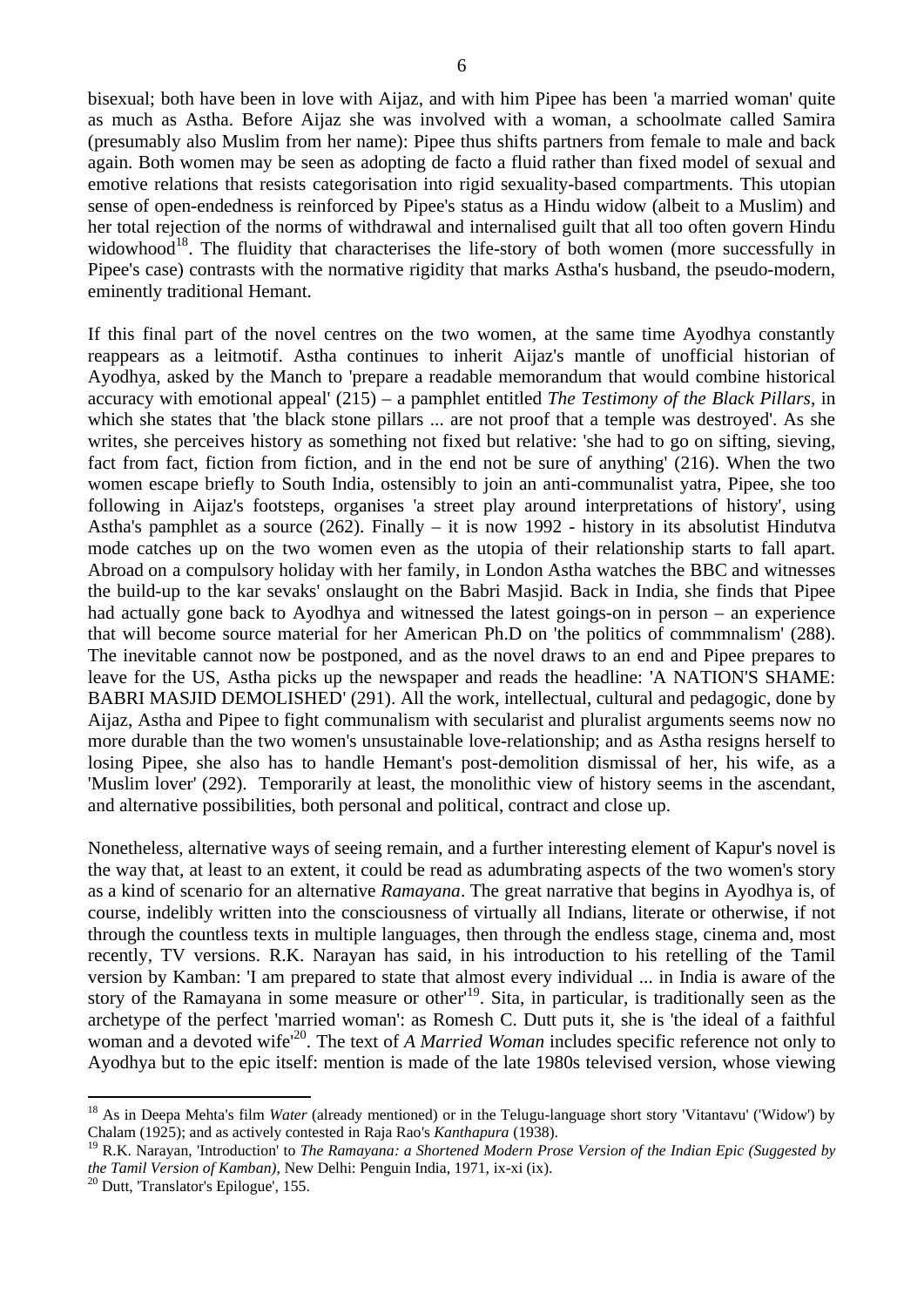becomes for Astha's family, as for so many real ones, an act of devotion: 'Ever since the Ramayan was serialised, viewing it had become a ritual, insisted upon by the grandparents and strongly supported by Hemant'  $(104)$ ;<sup>21</sup> and Astha challenges her husband with her own, non-communalist reading of the epic's message: 'Ram would have hated what was going on in his name – a man who sacrificed everything to keep his father's honour, who left his home, his palace, his kingdom ... he would be the last to appreciate the fuss over his birthplace' (108).

There exists a pan-Indian tradition of alternative female *Ramayanas*, or, indeed, *Sitayanas<sup>22</sup>*; and one may tentatively poimt to elements in the Astha-Pipee narrative that might partially constitute it as such a women's *Ramayana*. Not only does their story begin in Ayodhya, but Pipee, South Indian on her mother's side, could be seen as a female Ravana, to be interpreted positively: coaxing Astha-Sita away from Hemant-Rama, and succeeding in the relationship as her epic counterpart does not. This would not seem entirely far-fetched if we consider that in south Indian renditions of the *Ramayana* such as Kamban's, Ravana, spiriting Sita from the Aryan north southwards through the Dravidian lands to Lanka, tends to be presented in a more postive light than in Valmiki's canonic northern/Sanskrit version. Astha's journey south with Pipee takes them through Chennai to Kanyakumari (the former Cape Comorin – which, if not exactly opposite Sri Lanka, is India's southernmost point) and then up to Bangalore and the boarding school where Pipee's mother lives and works – perhaps an alternative version, for the two of them, of Ravana's palace in Lanka. Hemant would then appear as a singularly unheroic Rama who does nothing to 'rescue' his wife; and Astha's return to the family bosom would be the result not of a monkey army's deeds but the work of a Hanuman within her head, an internalised notion of family duty that ultimately triumphs over dreams of an alternative lifestyle.

At the end of the novel, with Pipee's plane winging her to the US, Astha – in the concluding sentence – 'felt stretched thin, thin across the globe' (307). As India hurtles into the age of globalisation, what has won out for the moment is not the open-ended future of multiple choices embodied in Pipee, but the bitter cocktail of the kar sevaks' communalist neo-traditionalism and the pseudo-modern, TV-and-Disneyland discourse of Hemant. Despite all this, perhaps Manju Kapur's biggest stroke of genius in this novel has been to locate the two women's meeting, adumbrating as it does a utopian future of open-ended choice, in an Ayodhya where the Babri Masjid is still standing. Her text thus reappropriates the fabled city hijacked by the communalists and returns it to its broader identity as a symbol of Indian heterogeneity – of multiple possibilities and new beginnings, for both individual and nation, within an emerging pluralist global order.

\*\*

1

# WORKS CITED

--- Wikipedia, <http://en.wikipedia.org>

Chalam. 'Vitantavu'. 1925. Trans. as 'Widow'. In Ranga Rao, trans. and ed., *Classic Telugu Short Stories*. New Delhi: Penguin India, 1995. 63-73. Chandra, Subhash. Rev. of *A Married Woman*. *Intersections: Gender, History and Culture* 

*in the Asian Context* (Perth, Australia), Issue 14, Nov. 2006.

<sup>&</sup>lt;sup>21</sup> For an account of the televising of the *Ramayana* (over 78 weeks in 1987 and 1988), see Mark Tully's chapter 'The Rewriting of the *Ramayan*', in *No Full Stops in India* (London: Viking, 1991), 127-152.

 $22$  These include the Telugu version by Molla and the Bengali version by Chandrabati (both 16th century CE), as well as numerous women's worksongs in multiple languages offering an alternative version of Sita's story. For an account of this worksong material in Bengali, Maithili, Marathi and Telugu, see Nabaneeta Dev Sen, 'Lady Sings the Blues: When Women Retell the Ramayana', Manushi: A Journal about Women and Society, No 108, Sept-Oct 1998, www.indiatogether.org/manushi/issue108/nabaneeta.htm